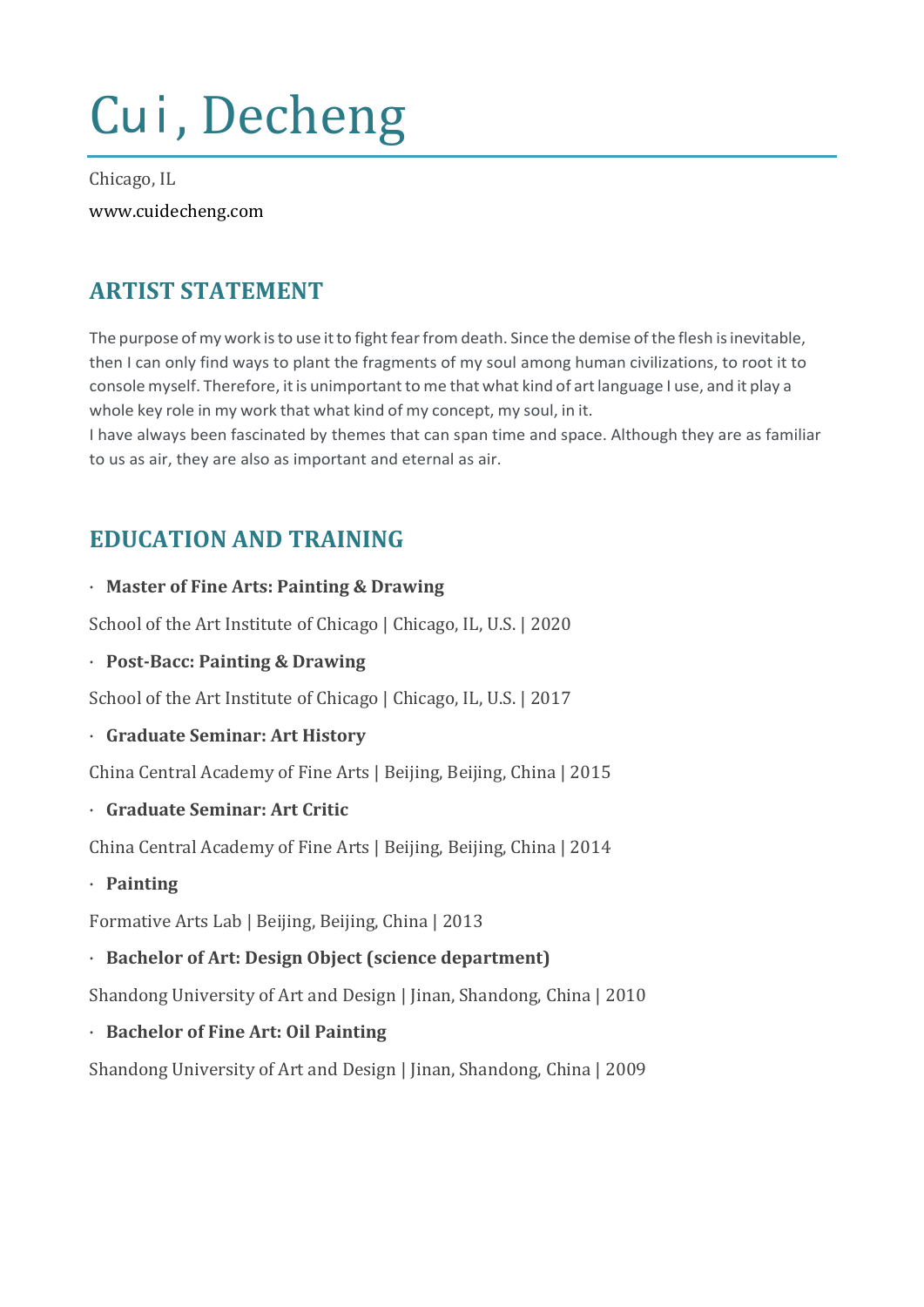## **EXHIBITION AND COLLECTION**

- · Exhibition, Eye-diolect: Susanne Doremus selects, ZOLLA\ LIEBERMAN GALLERY, March 25 ~ April 30, 2022
- · Collection, FLAXMAN LIBRARY, Joan Flasch Artists' Book Collection, IL, 2022
- $\cdot$  Exhibition, RAPPORT and ABSTRACTION, The Art Center Highland Park, IL, February 18  $\sim$  April 9, 2022
- · Solo exhibition, Critique of Sensibility, Academic advisers: Ying Yi& Fred Camper, February 11, 2022
- · Exhibition, Midsummer Dream show/ ATT Angie, Studio 659, Whiting IN, 2021 August
- · Exhibition, Words Matter, The Art Center-Highland Park IL, 2021 August
- · Exhibition, Abstracted Abstraction, St. Louis Artists' Art Museum, Clayton MO, 2021 July
- · Exhibition, Omni Art Expo, Shanghai, 2021 July
- · Exhibition and Collection, Upstream, The Research House for Asian Art, Chicago, 2021 July
- · Exhibition and Collection, awakening 2021- Invitational Exhibition of Chinese Contemporary from Youth Artistes, China Association of Collectors, Beijing, May 2021
- · Exhibition and Collection, Artworks of Non- traditional Aesthetic Meaning- Invitational Exhibition of Chinese Contemporary Artists, China Association of Collectors, Beijing, April 2021
- · Exhibition & Competition, 8TH SEASON FINALIST ARTWORKS, PRISMA/ART/PRIZE, Rome, 2021
- · Exhibition & Competition, 2021 ALL Cityscape Art Exhibition, Contemporary Art Gallery Online, 2021
- · Exhibition, Launch, SAIC Galleries, 33 E. Washington St, 2020
- · Exhibition and Collection, Long Hello, Green Gallery, Milwaukee, WI, 2020
- · Exhibition and Collection, Stars Project, TREE ART MUSEUM, Beijing, 2020
- · Exhibition, INCUBATOR, Wabash Window, School of the Art Institute of Chicago, Chicago, 2020
- · Exhibition, Backyard Stories, Zhou B Art Center, Chicago, 2020
- · Exhibition, CONTEMPORARY VENICE 2019, THE ROOM Contemporary Art Space, Venice, 2019
- · Solo exhibition, NEW WORKS, Maclean Center, School of the Art Institute of Chicago (SAIC), Chicago, 2019
- · Exhibition, Book and Paper Arts, KOKOMO DOWNTOWN ART GALLERY, Kokomo, 2019
- · Group exhibition, SLOW DESIGN Pop-Up Exhibition, PIS Global Culture, New York City,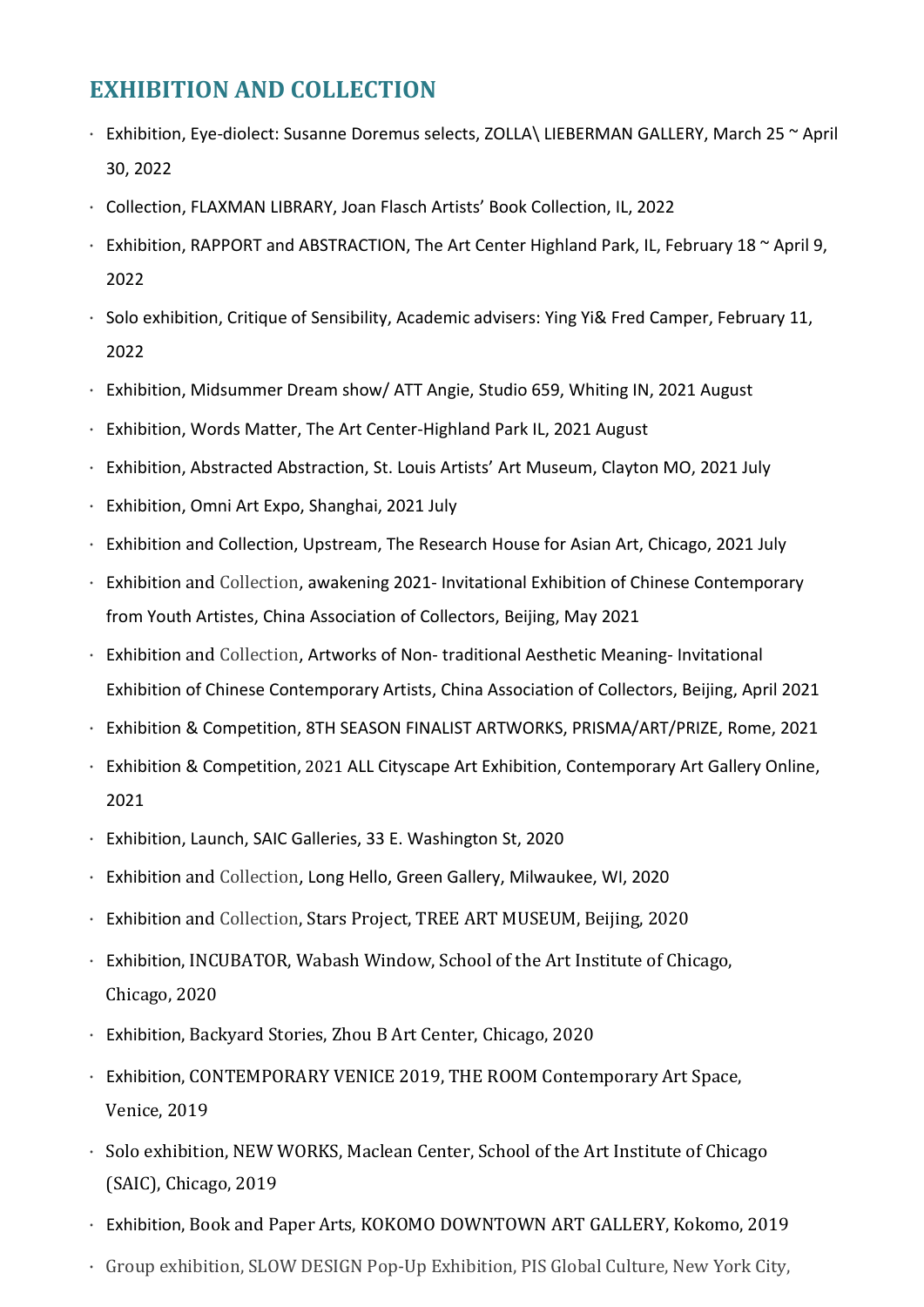2019

- · Solo exhibition, reason & Sensibility, Google building, Silicon Valley, CA, 2019
- · Exhibition, Spring in Motion, Mooch Gallery, Chicago, 2018
- · Exhibition, Post-Baccalaureate Annual 2018, SAIC SHOUWS 2018, Chicago, 2018
- · Exhibition, Poet of Landscape, Museum of Contemporary Art of Zhangjiang Pudong Shanghai, Shanghai, 2014
- · Exhibition, 40th Anniversary Exhibition of Shandong University of Art & Design, 2013

## **Reports and awards**

· Interview: Dialogue with Cui, Decheng: Critique of Sensibility

Samuel Art, 2022

· Interview:

Bold Modern, 2021

- · Magazine: World of Interiors, December 2021
- · Award and Magazine:

Stars Project,

Tree Art Museum, Beijing, 2020

· Interview:

28th Universal Questions, IWV 2020

Samuel Art, 2020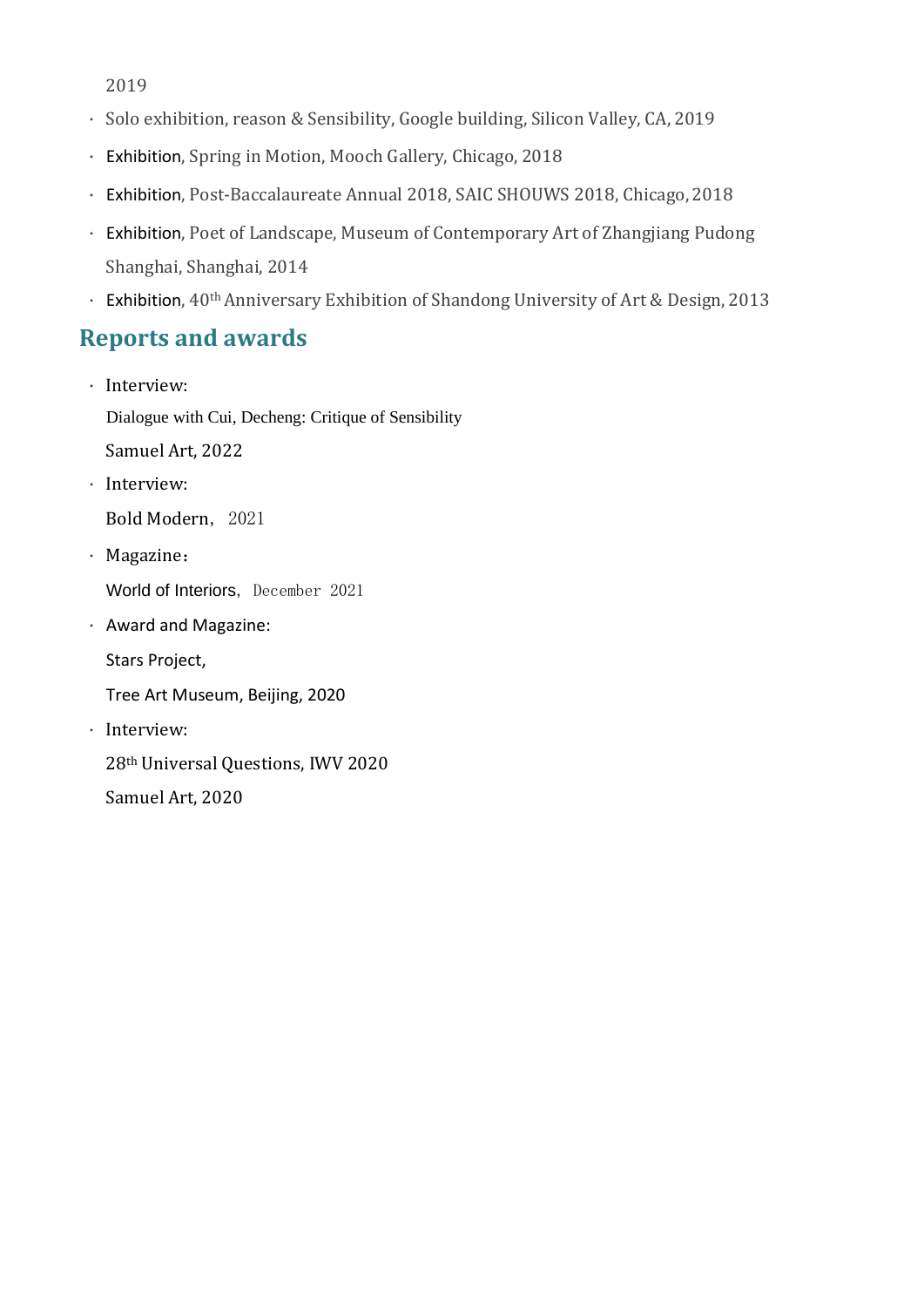

芝加哥, 伊利诺伊 艺术家网站:www.cuidecheng.com

## 艺术家声明

我艺术创作的根本动机是,用它来对抗来自死亡的恐惧。由于肉的死亡是不可避免的,所以我只能尝 试让我的灵魂尽可能延续下去。期望自己能在人类文明中种下我灵魂的碎片,让它能够存活在人类文 明这个土壤之中,生根,发芽。因此,使用哪种艺术语言对我来说并不重要,它是否能承载起我的观 念,我的灵魂才是唯一重要的事。

我从不完全相信和依照自己的感性去创作艺术品,我认为我的理性和逻辑更值得信赖。

# 教育背景

#### · 艺术实践硕士:绘画系

芝加哥艺术学院 | Chicago, IL, U.S. | 2020

#### · 艺术史研修班

中央美术学院 | Beijing, Beijing, China | 2015

#### · 艺术批评研修班

中央美术学院 | Beijing, Beijing, China | 2014

#### · 绘画

造型实验室 | Beijing, Beijing, China | 2013

### 展览与收藏

展览,Eye-diolect: Susanne Doremus selects,ZOLLA\ LIEBERMAN GALLERY,3月25至4月30,

2022

被收藏, FLAXMAN 图书馆,Joan Flasch Artists' Book Collection,伊利诺伊州,2020

展览,RAPPORT and ABSTRACTION,The Art Center Highland Park,伊利诺伊州,2月18至4月9

日,2022

展览, Abstraction, The Art Center-Highland Park, 印第安纳州, 2022/3/18 – 2022/4/9

个展,对理性的批判,学术主持:易英,Fred Camper, Presidential Towers 404, 芝加哥,

2022/2/11

展览,Midsummer Dream Show/Att Angie, Studio 659, 印第安纳州, 2021/8

展览,Words Matter, The Art Center-Highland Park, 伊利诺伊州,2021/8

展览,Abstracted Abstraction,ST. Louis Artist' Guild,克莱顿,密蘇里州,2021/7

展览,Omni Art Expo,上海,新泰仓库2021/7

展览以及被收藏,Upstream, The Research House for Asian Art, 芝加哥, 2021/7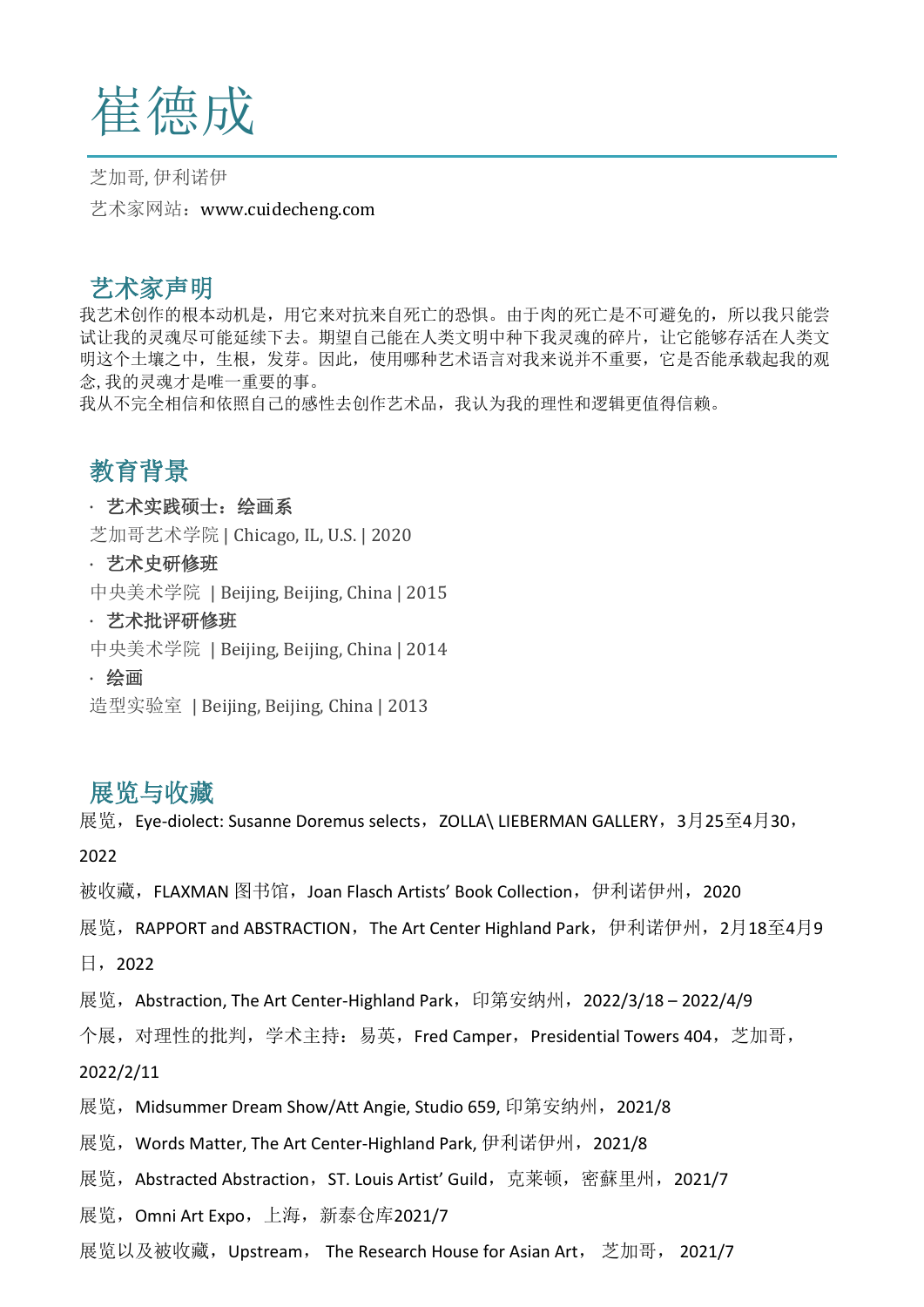展览以及被收藏,觉醒时代2021-中国青年艺术邀请展,中国收藏家协会当代艺术收藏委员 会,北京,2021/5

展览以及被收藏,无美之美-中国当代艺术邀请展,中国收藏家协会当代艺术收藏委员会,北 京,2021/4

- 展览以及竞赛,8TH SEASON FINALIST ARTWORKS,PRISMA/ART/PRIZE,罗马, 2021
- 展览以及竞赛,2021 ALL Cityscape Art Exhibition,Contemporary Art Gallery Online,2021
- 展览, Launch, SAIC Galleries, 33 E. Washington St, 2020
- 展览以及被收藏,Long Hello,Green Gallery,Milwaukee,WI,2020
- 展览以及被收藏, 繁星计划, 树美术馆, 北京, 2020
- 展览, INCUBATOR, Wabash Window, 芝加哥艺术学院(SAIC), 芝加哥, 2020
- 展览,Backyard Stories,Zhou B Art Center,芝加哥,2020
- 展览, CONTEMPORARY VENICE 2019,THE ROOM Contemporary Art Space,威尼斯,2019
- 个展, NEW WORKS, Maclean Center, 芝加哥艺术学院(SAIC), Chicago, 2019
- 展览, Book and Paper Arts, KOKOMO DOWNTOWN ART GALLERY, Kokomo, 2019
- 展览,SLOW DESIGN Pop-Up Exhibition,PIS Global Culture,纽约,2019
- 个展,Sense & Sensibility,谷歌,硅谷,CA,2019
- 展览, Spring in Motion, Mooch Gallery, 芝加哥, 2018
- 展览,Post-Baccalaureate Annual 2018,SAIC SHOUWS 2018,芝加哥艺术学院,芝加哥,2018
- 展览,风景的诗人,张江当代艺术馆,上海,2014

## 报道与奖项

· 专访:

对话崔德成:对感性的批判

Samuel Art, 2022

- $\cdot \pm \vec{v}$ : Dynamic Artists of Contemporary Art
	- 杂志: Bold Modern, 2021
- · 报道:ARTISTIC IMPRESSIONS
	- 杂志:The World of Interiors, December 2021
- 报道: Highwood Design Week 2021
	- 杂志: Highland Park Neighbors Magazine
- · 奖项和杂志: 繁星计划 树美术馆,北京,2020
- · 专访:28 天问: 世界观的对话, IWV 2020